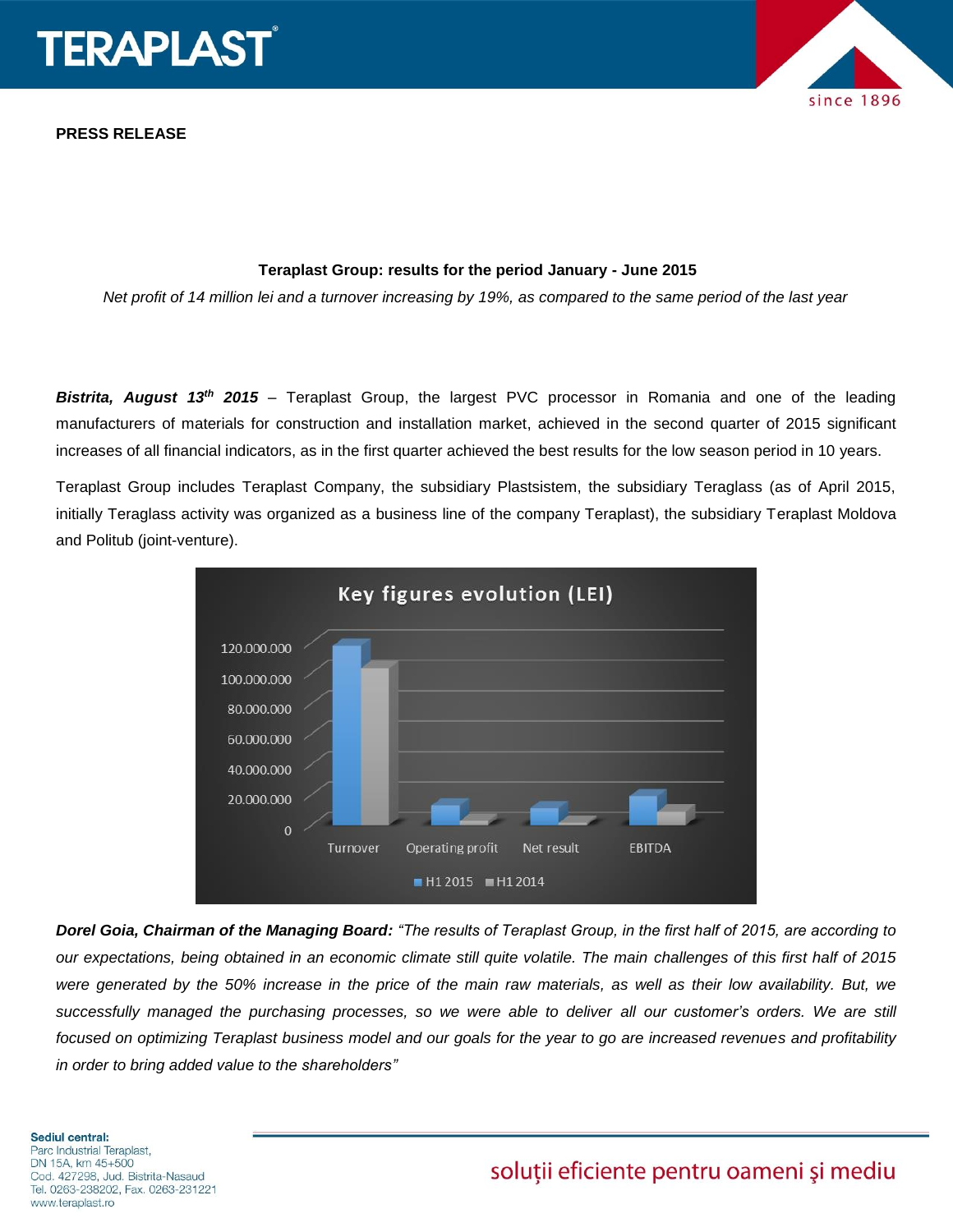**The total turnover** of Teraplast Group increased by **19%** in the first half of 2015 up to **164.12 million lei.** *The consolidation includes 100% elements of revenues and expenses for the companies Teraplast, Plastsistem, Teraplast Moldova and Teraglass and excludes Politub. Being a joint venture Politub is consolidated only in profit level, by 50%.*

**At individual level**, **Teraplast** achieved a **117.93 million lei turnover**, increasing by **14%**, as compared to the same period of last year. For the first half of 2015 Teraplast's turnover **does not include revenues from the PVC windows & door business line, for the period April-June 2015**, as the business line was transferred on Teraglass starting with April 2015. The PVC windows & door business line had, in the first three months of 2015, a contribution of 13% in the total turnover of Teraplast. As of second quarter, Teraplast's revenues are generated by three business lines, as follows: installations, granules and window profiles.

**The development of Teraplast Group's turnover** was supported by the increases of the concordant markets, in the first six month of the year being recorded increases of over 10% in the construction works. All the business lines of Teraplast Group have had a relevant contribution in the turnover increase and most of them recorded increases above the market rate, fact occurred amid winning share in the domestic market, and due to increased **external markets** deliveries by over **12%,** as compared to the same period of last year.

Teraplast Group is on top positions on its markets. The parent company Teraplast is among the top three players in the market segments of interior and exterior sewage drains, granules, paneling and its subsidiary, Plastsistem, is among the top three on thermal insulating panels and galvanized steel structures markets. In just two years, Plastsistem managed to position itself as the second largest producer of steel structural elements in the market with a share of 28% in 2014 (according to Neomar)

During the analyzed period, Teraplast Group's **net profit** amounted to **14.06 million lei**, compared to 4.52 million lei obtained in the same period last year.

At individual level, the parent company Teraplast achieved a **net profit of 11.19 million lei**, compared to 1.53 million lei in the first half of 2014. Net profit evolution of Teraplast, at individual level, was primarily supported by the significant improvement of the **operational performance**, achieving almost 12.93 million lei operational profit in the first months of 2015, compared to 2.73 million lei in the same period of 2014. From the amount achieved from the operational activity, about 0.5 million represents non-recurring gains. Net profit was also supported by the improvement of the **financial result**, due to income from dividends. In January-June 2015, Teraplast earned from the subsidiary Politub dividends, worth 1.5 million, as a result of profit distribution in 2014.

**EBITDA, of Group Teraplast**, is also increasing up to **21.84 million** lei comparing to 11.48 million lei in the same period of 2014. At individual level, Teraplast achieved an **EBITDA of 18.94 million lei** in the first half of 2015 compared to 2.5 million lei last year.

**Edit Orban, Chief Financial Officer Teraplast***:" The financial position of Teraplast is much more improved compared to the same period last year, on one hand due to the operational measures implemented and on the other hand from the actions of financial efficiency. Improving our products with the contribution of the research department and investments in productivity growth, were our main growing engines for operational results. As for the financial result, the transition from financial loss to financial profit has been made by reducing the interest expenses, due to the renegotiation of debt of*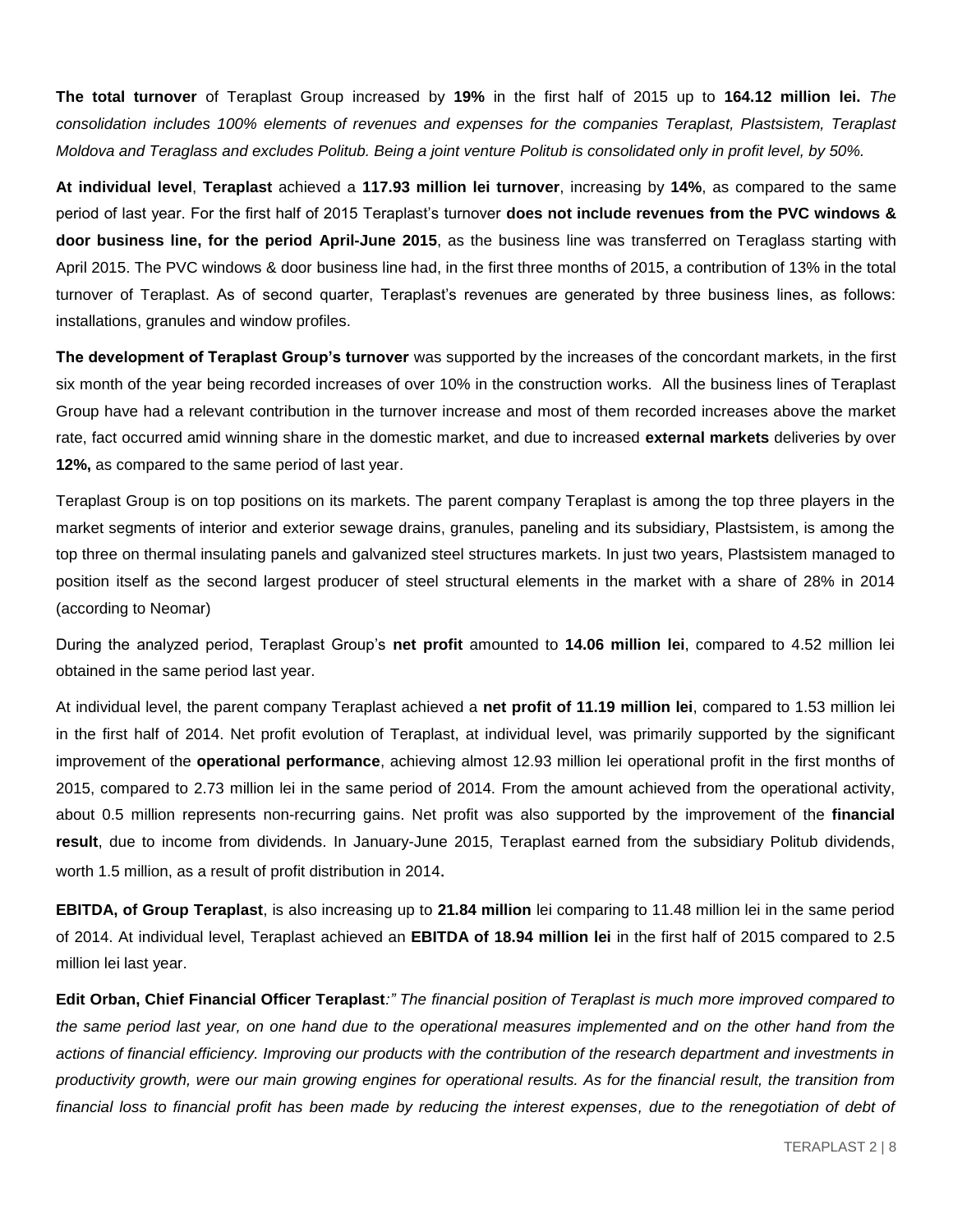*existing credit agreements, and due also to weaker foreign exchange differences. We are currently financially balanced and we expect to achieve budgeted figures for this year*. "

In the first half of 2015, Teraplast Group's **interest-bearing debts** decreased by almost **26%** compared to the same period in 2014. In the same period the **interest-bearing debts** of parent company Teraplast decreased by **22%** compared to the same period last year. In structure, Teraplast's **long-term debts** are lower by **0.54 million lei** compared to the first half of last year and the amount of **short-term debt** is reduced by **10.88 million lei**.

Besides implementing the operational projects, we have also focused, in the first half of 2015, on improving our Group's cash-flow and as a result, **the cash available in the accounts** increased to **5.82 million** lei in 2015, as compared to 1.16 million lei in the first half of 2014. Parent company's **availability of cash** increased to **4.04 million lei** in the half of the year, as compared to 0.79 million lei in the same period of 2014.

Teraplast's **receivables** have been increasing in the first half of 2015, with 14%, on one hand due to turnover's evolution and on the other hand due to the transfer of PVC windows & doors business line on Teraglass, which had an impact of 9.18 million lei in the amount of receivables. In addition, in the first half of 2015, Teraplast insured a part of the client portfolio, which allowed the extension of payment terms for these clients. However, the company continues to be prudent when offering trade credit and constantly analyzes clients' liquidity. At consolidate level, **Teraplast Group's receivables** recorded an increase of 21% in the first half of 2015 as compared to the same period in 2014.

#### **Investments during January-June 2015**

In the first half of 2015, Teraplast Group invested 9.94 million lei. Until the end of 2015, Teraplast Group forecasted investments worth over 19 million lei, most of these amounts being directed towards the purchase of equipment.

#### **Significant events during January-June 2015**

- $\checkmark$  In **March**, Teraplast decided to participate as a partner (51% shares) to build up a limited liability company in Republic of Moldova. The purpose of this action was to develop Teraplast's market share in this country and it is part of company's strategy to increase the value of exports.
- As of **April** 2015, Teraplast transferred its window & doors business line on a different company Teraglass. This company is 100% owned by the parent company Teraplast.
- $\checkmark$  In **April**, the General Meeting of Shareholders set the value of maximum indebtedness that may contract the company in fiscal year 2015 – 68 million lei.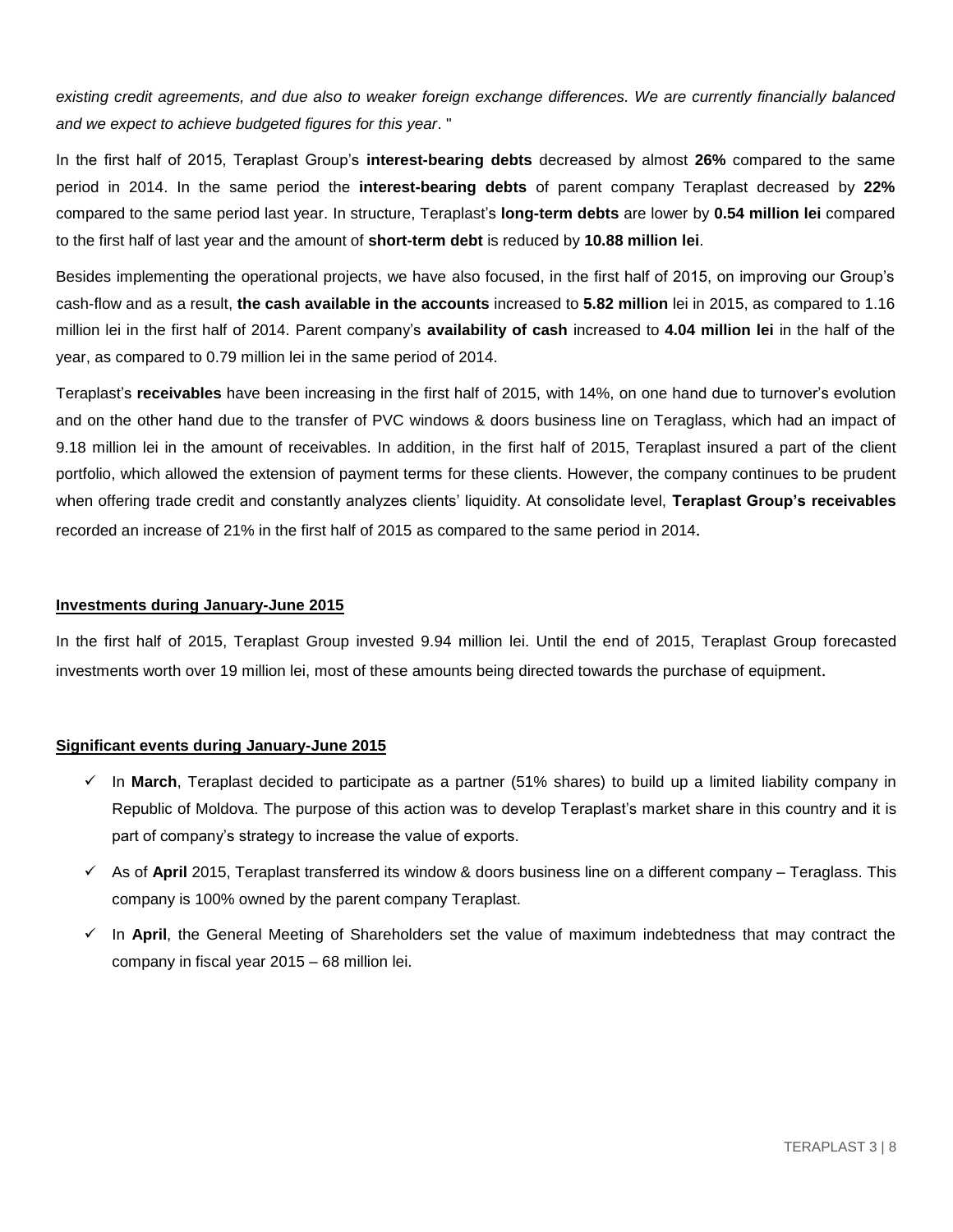#### *Teraplast Group details:*

*With a tradition of over 115 years, Teraplast Group is currently the largest PVC processor in Romania and one of the*  leading manufacturers of materials for construction and installation market. The products portfolio of the Group is *structured in six business lines: Installations & Decorations, Windows profiles, Compounds, Sandwich panels, Galvanized profiles and PVC windows and doors.*

*The production facilities of the companies in the Group are located in the Teraplast Industrial Park, developed outside Bistrita, on a surface of over 200.000 sqm. During 2007-2014 Teraplast Group invested over 200 million lei in the*  development and the modernization of the production capacities, but also in the products portfolio extension.

*Beginning with July 2nd 2008 the biggest company in the Group – Teraplast is listed at Bucharest Stock Exchange, symbol TRP.* 

**For further information, please contact the Marketing & Communications Department of Teraplast: Anca Rif -** *Marketing & Communications Manager* Tel: +40-752-101.639 Email: [anca.rif@teraplast.ro;](mailto:anca.rif@teraplast.ro) [comunicare@teraplast.ro](mailto:comunicare@teraplast.ro)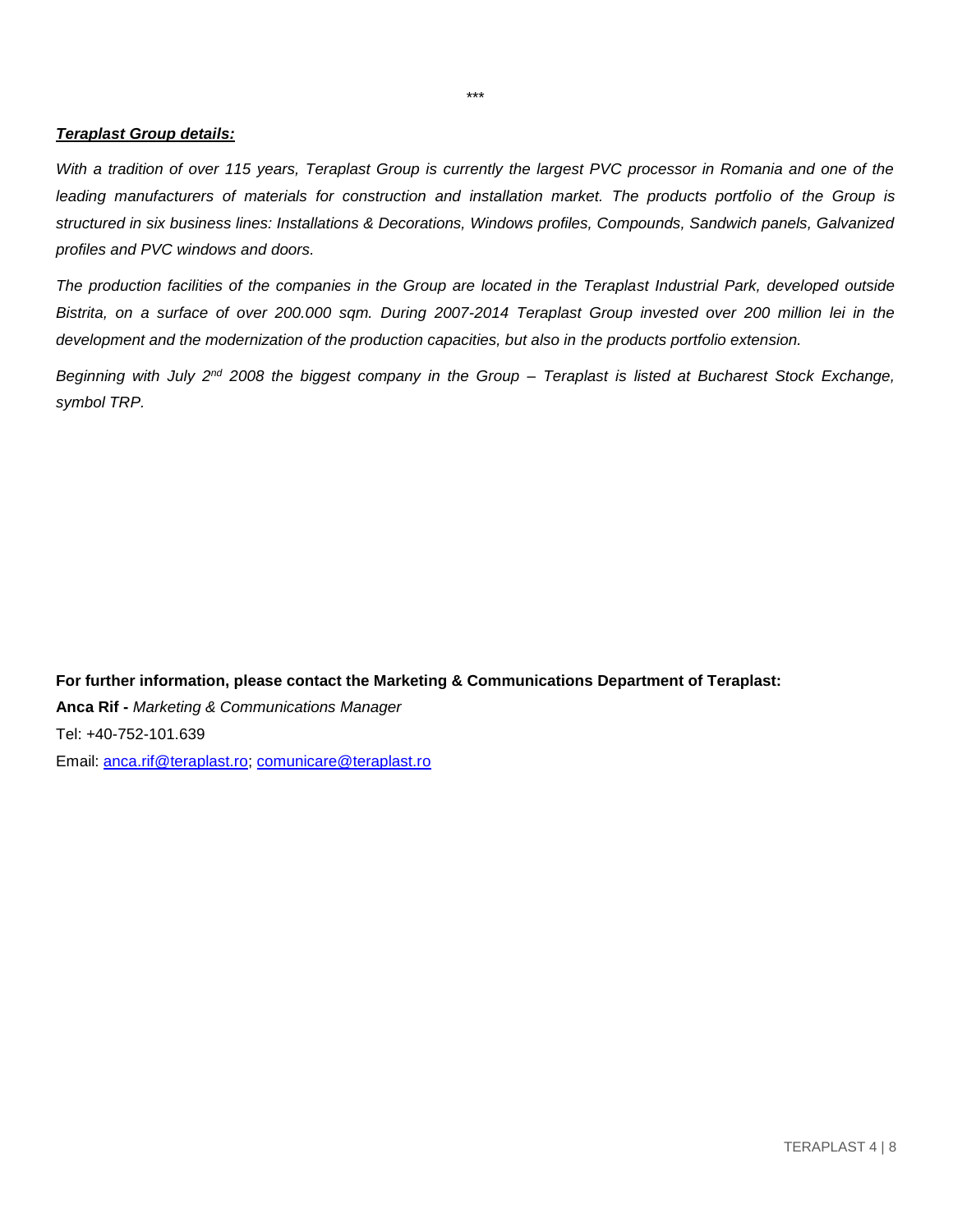# **13th of August 2015**

#### **Stand-alone Profit and loss account (Teraplast SA)**

| <b>LEI thousand</b>                                           | June 30th 2015 | June 30th 2014 | $\triangle$ % |
|---------------------------------------------------------------|----------------|----------------|---------------|
| <b>Turnover</b>                                               | 117,930        | 103,148        | 14.33         |
| Changes in inventories of finished goods and work in progress | 1,225          | 2,790          | (56.10)       |
| Other operating revenues                                      | 8,610          | 113            | 7,520.02      |
| Raw materials, consumables used and merchandise               | (77, 267)      | (73, 115)      | 5.68          |
| Employee benefits expenses                                    | (10, 823)      | (11,707)       | (7.56)        |
| Provisions, depreciation and amortization expenses            | (6,805)        | (7,058)        | (3.58)        |
| Profit/(Loss) from sales of tangible or intangible assets     | 32             | (177)          | 117.98        |
| Other expenses                                                | (19, 972)      | (11, 255)      | 77.45         |
| <b>Financial result</b>                                       | 312            | (523)          | 159.64        |
| Profit/(loss) before tax                                      | 13,242         | 2,217          | 497.33        |
| Net Profit/(Loss)                                             | 11,193         | 1,535          | 629.03        |
| <b>EBITDA</b>                                                 | 18,943         | 8,935          | 112.00        |

*The financials are unaudited and represent Teraplast's stand-alone results prepared according to International Financial Reporting Standards (IFRS);*

*\*The variation sign % indicates the effect on the company's activity;*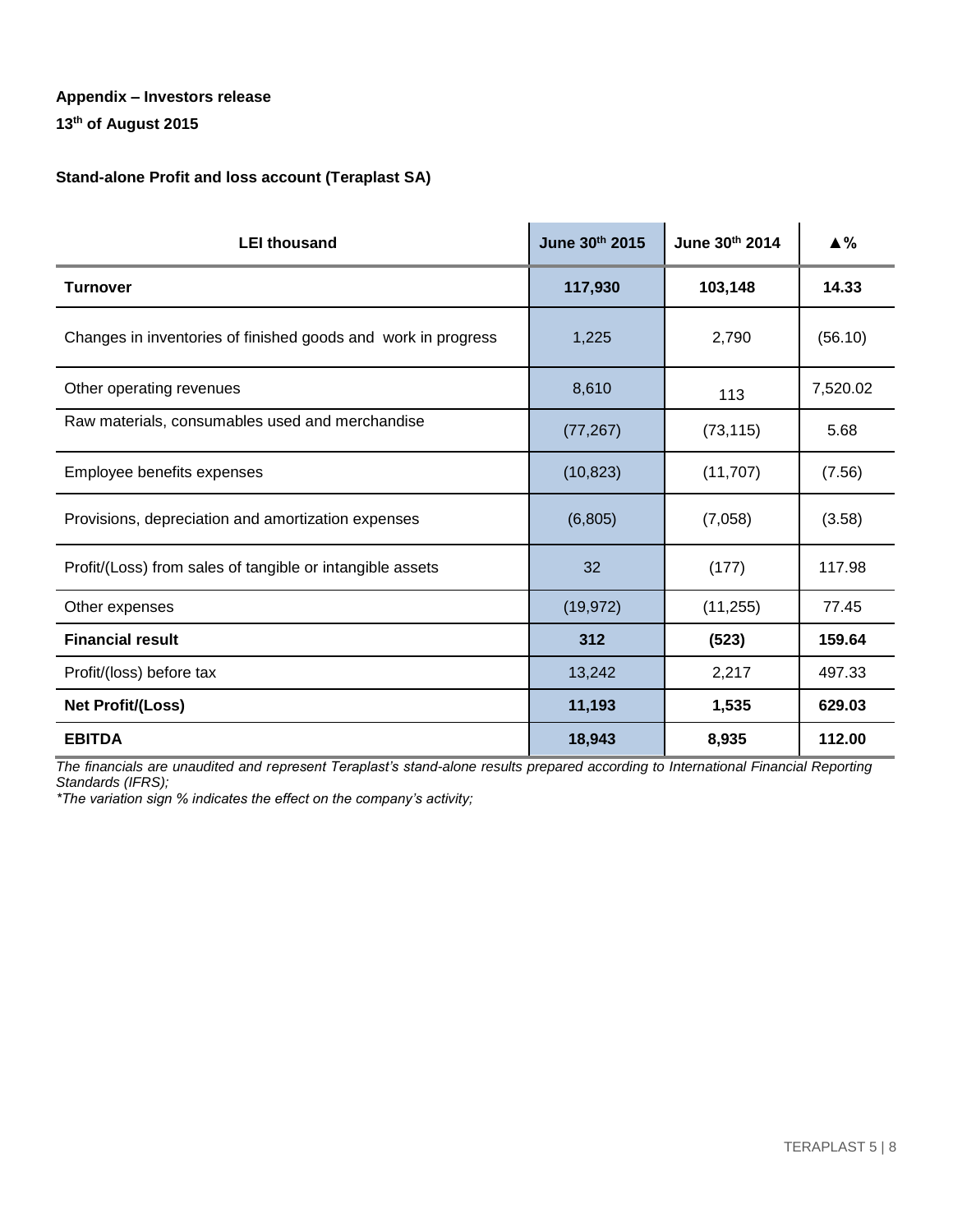**13th of August 2015**

## **Stand-alone balance sheet (Teraplast SA)**

| <b>LEI thousand</b>                             | June 30th 2015 | June 30th 2014           | $\triangle$ % |
|-------------------------------------------------|----------------|--------------------------|---------------|
| <b>ASSETS</b>                                   |                |                          |               |
| A. TOTAL noncurrent assets                      | 124,106        | 126,872                  | (2.18)        |
| I. Intangible assets                            | 482            | 680                      | (29.12)       |
| II. Tangible assets                             | 100,824        | 103,431                  | (2.52)        |
| III. Real estate investments                    | 13,358         | 13,547                   | (1.40)        |
| IV. Investments in associated companies         | 9,427          | 9,199                    | 2.48          |
| V. Other financial assets                       | 15             | 15                       | 0             |
| <b>B. TOTAL current assets - TOTAL</b>          | 118,455        | 96,397                   | 22.88         |
| I. Inventories                                  | 30,719         | 36,873                   | (16.69)       |
| II. Receivable                                  | 83,689         | 58,730                   | 42.50         |
| III. Income tax receivable                      |                | $\overline{\phantom{a}}$ |               |
| IV. Cash and bank accounts                      | 4,047          | 793                      | 410.34        |
| V. Assets held for sale                         |                |                          |               |
| <b>C. Prepayments</b>                           | 571            | 657                      | (13.09)       |
| <b>TOTAL ASSETS</b>                             | 243,132        | 223,926                  | 8.58          |
| <b>SHAREHOLDERS EQUITY AND LIABILITIES</b>      |                |                          |               |
| Shareholders' equity                            | 134,648        | 115,576                  | 16.50         |
| Interest-bearing debts                          | 10,660         | 11,203                   | (4.85)        |
| Provisions for pensions and similar obligations | 346            | 286                      | 20.98         |
| Deferred tax liabilities                        | 3,432          | 3,536                    | (2.94)        |
| <b>TOTAL current liabilities - of which:</b>    | 94,046         | 93,325                   | 0.77          |
| Interests bearing debts                         | 29,734         | 40,617                   | (26.79)       |
| <b>Trading liabilities</b>                      | 52,464         | 47,656                   | 10.09         |
| Provisions                                      | 4,259          | 4,450                    | (4.29)        |
| Income tax payable                              | 7,589          | 602                      | 1160.63       |
| TOTAL SHARE CAPITALS AND LIABILITIES            | 243,132        | 223,926                  | 8.58          |

*The financials are unaudited and represent Teraplast's stand-alone results prepared according to International Financial Reporting Standards (IFRS);*

*\*The variation sign % indicates the effect on the company's activity;*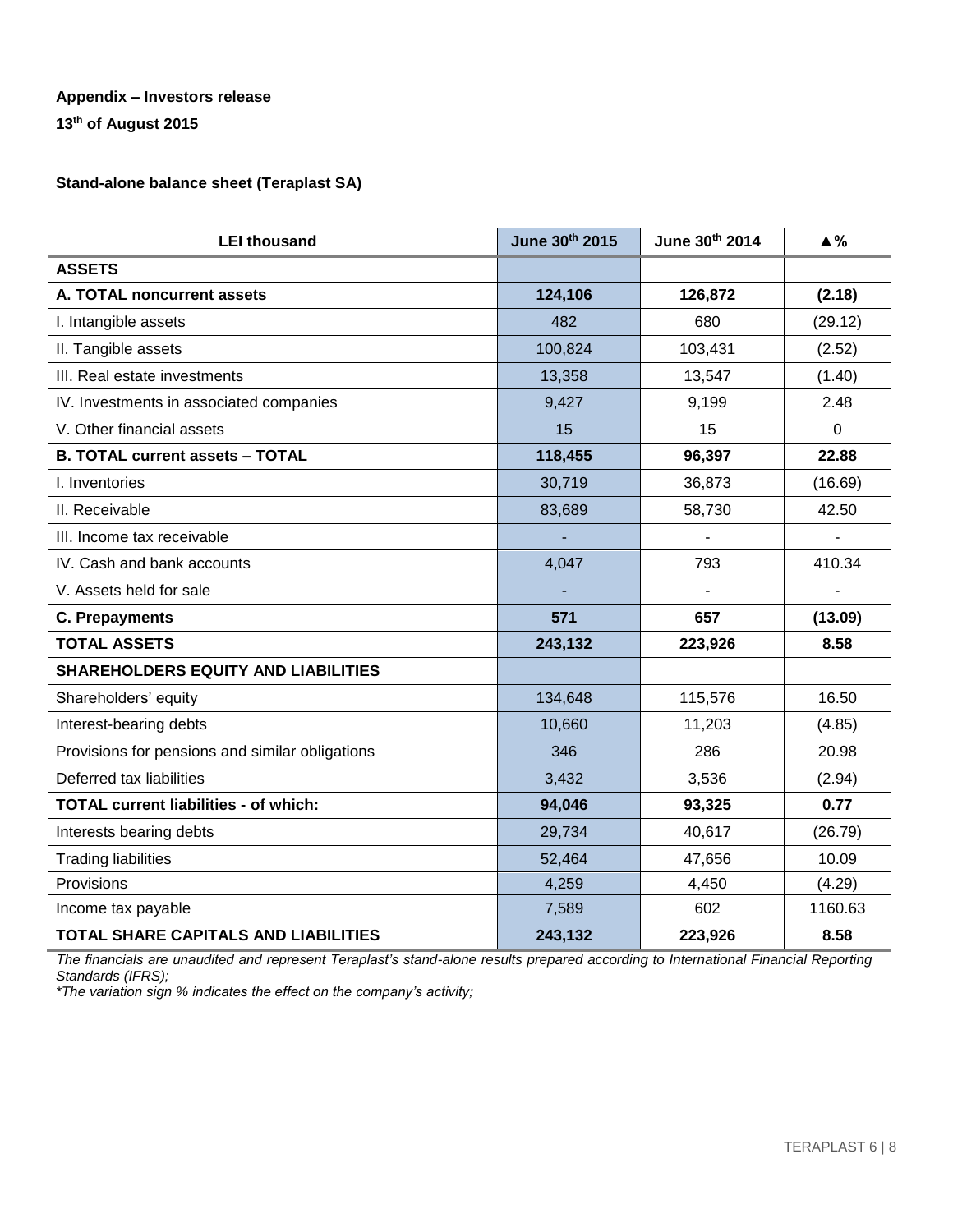**13th of August 2015**

#### **Consolidated profit and loss account (Teraplast Group)**

| <b>LEI thousand</b>                                              | June 30th 2015 | June 30th 2014 | $\triangle$ % |
|------------------------------------------------------------------|----------------|----------------|---------------|
| <b>Turnover</b>                                                  | 164,112        | 138,395        | 18.58         |
| Changes in inventories of finished goods and work in<br>progress | 1,848          | 3,462          | (46.62)       |
| Other operating revenues                                         | 363            | 386            | (5.81)        |
| Raw materials, consumables used and merchandise                  | (112, 783)     | (101,000)      | 11.67         |
| Employee benefits expenses                                       | (15,089)       | (14, 307)      | 5.47          |
| Provisions, depreciation and amortization expenses               | (8,526)        | (8,503)        | 0.27          |
| Profit/(Loss) from sales of tangible or intangible assets        | 36             | (255)          | 113.98        |
| Other expenses                                                   | (15, 525)      | (14, 188)      | 9.42          |
| <b>Financial result</b>                                          | 88             | (766)          | 111.53        |
| Group share of the profit and loss of the joint venture          | 1,769          | 1,098          | 61.17         |
| Profit/(loss) before tax                                         | 16,293         | 4,322          | 276.99        |
| Net Profit/(Loss)                                                | 14,025         | 4,526          | 209.88        |
| Attributable to stockholders of the parent                       | 13,821         | 4,309          | 220.75        |
| Non-controlling interests                                        | 205            | 217            | (5.85)        |
| <b>EBITDA</b>                                                    | 21,841         | 11,486         | 90.15         |

*\*The financials are unaudited and represent Teraplast's consolidated results prepared according to International Financial Reporting Standards (IFRS);*

*\*The variation sign % indicates the effect on the Group's activity;*